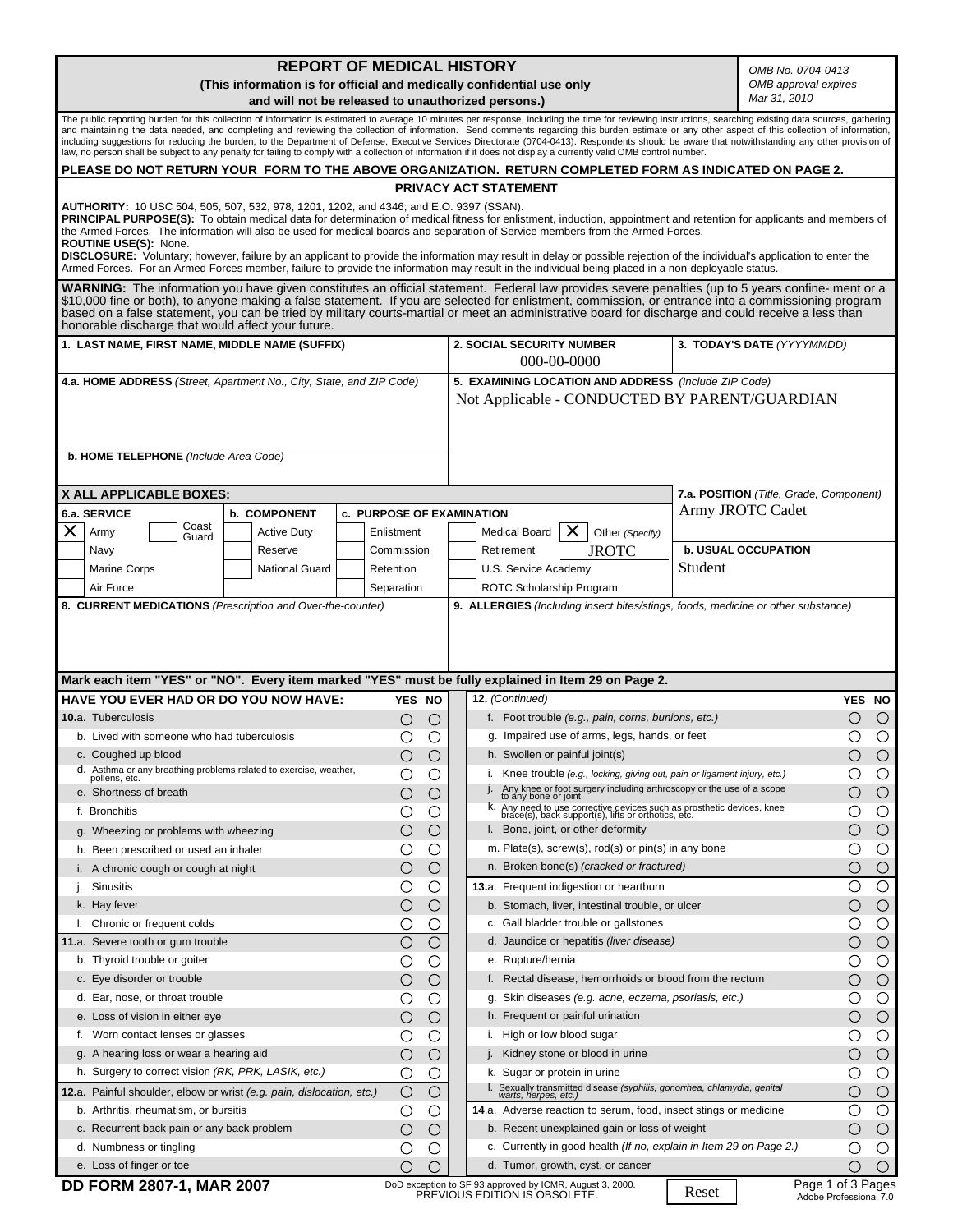LAST NAME, FIRST NAME, MIDDLE NAME (SUFFIX) **SOCIAL SECURITY NUMBER SOCIAL SECURITY NUMBER** 

000-00-0000

| Mark each item "YES" or "NO".  Every item marked "YES" must be fully explained in Item 29 below. |  |
|--------------------------------------------------------------------------------------------------|--|
|                                                                                                  |  |

| HAVE YOU EVER HAD OR DO YOU NOW HAVE:                                                                                                                      |                                                                      | YES NO                |                     |  |                                                                                                                                                                                                                                        | YES NO                                      |            |
|------------------------------------------------------------------------------------------------------------------------------------------------------------|----------------------------------------------------------------------|-----------------------|---------------------|--|----------------------------------------------------------------------------------------------------------------------------------------------------------------------------------------------------------------------------------------|---------------------------------------------|------------|
|                                                                                                                                                            | 15.a. Dizziness or fainting spells                                   | О                     | $\circ$             |  | 19. Have you been refused employment or been unable to hold a job<br>or stay in school because of:                                                                                                                                     |                                             |            |
|                                                                                                                                                            | b. Frequent or severe headache                                       | O                     | Ο                   |  |                                                                                                                                                                                                                                        |                                             |            |
|                                                                                                                                                            | c. A head injury, memory loss or amnesia                             | О                     | Ο                   |  | a. Sensitivity to chemicals, dust, sunlight, etc.                                                                                                                                                                                      | ◯                                           | $\circ$    |
|                                                                                                                                                            | d. Paralysis                                                         | O                     | Ο                   |  | b. Inability to perform certain motions                                                                                                                                                                                                |                                             | $\bigcirc$ |
|                                                                                                                                                            | e. Seizures, convulsions, epilepsy or fits                           | $\bigcirc$            | $\bigcirc$          |  | c. Inability to stand, sit, kneel, lie down, etc.                                                                                                                                                                                      | $\bigcirc$                                  | $\circ$    |
|                                                                                                                                                            | f. Car, train, sea, or air sickness                                  | Ο                     | Ο                   |  | d. Other medical reasons (If yes, give reasons.)                                                                                                                                                                                       |                                             | $\bigcirc$ |
|                                                                                                                                                            | g. A period of unconsciousness or concussion                         | $\bigcirc$            | $\circ$             |  | 20. Have you ever been treated in an Emergency Room?                                                                                                                                                                                   | $\bigcirc$                                  | $\circ$    |
|                                                                                                                                                            | h. Meningitis, encephalitis, or other neurological problems          | О                     | $\circ$             |  | (If yes, for what?)                                                                                                                                                                                                                    |                                             |            |
|                                                                                                                                                            | 16.a. Rheumatic fever                                                | $\bigcirc$            | $\bigcirc$          |  | 21. Have you ever been a patient in any type of hospital? (If yes,<br>specify when, where, why, and name of doctor and complete<br>address of hospital.)                                                                               |                                             |            |
|                                                                                                                                                            | b. Prolonged bleeding (as after an injury or tooth extraction, etc.) | $\bigcirc$            | $\circ$             |  |                                                                                                                                                                                                                                        |                                             | $\circ$    |
|                                                                                                                                                            | c. Pain or pressure in the chest                                     | $\bigcirc$            | $\circ$             |  |                                                                                                                                                                                                                                        |                                             |            |
|                                                                                                                                                            | d. Palpitation, pounding heart or abnormal heartbeat                 | О                     | О                   |  | 22. Have you ever had, or have you been advised to have any                                                                                                                                                                            |                                             |            |
|                                                                                                                                                            | e. Heart trouble or murmur                                           | О                     | $\circlearrowright$ |  | operations or surgery? (If yes, describe and give age at which                                                                                                                                                                         | $\left(\begin{array}{c} \end{array}\right)$ | $\bigcirc$ |
|                                                                                                                                                            | f. High or low blood pressure                                        | О                     | $\circ$             |  | occurred.)                                                                                                                                                                                                                             |                                             |            |
|                                                                                                                                                            | 17.a. Nervous trouble of any sort (anxiety or panic attacks)         | $\overline{\bigcirc}$ | $\bigcirc$          |  | 23. Have you ever had any illness or injury other than those<br>already noted? (If yes, specify when, where, and give details.)                                                                                                        |                                             |            |
|                                                                                                                                                            | b. Habitual stammering or stuttering                                 | Ο                     | $\bigcirc$          |  |                                                                                                                                                                                                                                        |                                             | $\circ$    |
|                                                                                                                                                            | c. Loss of memory or amnesia, or neurological symptoms               | $\bigcirc$            | $\circ$             |  | 24. Have you consulted or been treated by clinics, physicians,<br>healers, or other practitioners within the past 5 years for<br>other than minor illnesses? (If yes, give complete address of doctor, hospital, clinic, and details.) |                                             | $\bigcirc$ |
|                                                                                                                                                            | d. Frequent trouble sleeping                                         | О                     | $\bigcirc$          |  |                                                                                                                                                                                                                                        |                                             |            |
|                                                                                                                                                            | e. Received counseling of any type                                   | $\bigcirc$            | $\bigcirc$          |  |                                                                                                                                                                                                                                        |                                             |            |
|                                                                                                                                                            | f. Depression or excessive worry                                     | Ω                     | Ο                   |  |                                                                                                                                                                                                                                        |                                             |            |
|                                                                                                                                                            | g. Been evaluated or treated for a mental condition                  | $\bigcirc$            | $\circ$             |  | 25. Have you ever been rejected for military service for any<br>reason? (If yes, give date and reason for rejection.)                                                                                                                  |                                             | ◯          |
|                                                                                                                                                            | h. Attempted suicide                                                 | О                     | О                   |  |                                                                                                                                                                                                                                        |                                             |            |
|                                                                                                                                                            | i. Used illegal drugs or abused prescription drugs                   | $\bigcirc$            | $\bigcirc$          |  | 26. Have you ever been discharged from military service for any                                                                                                                                                                        |                                             |            |
| 18. FEMALES ONLY. Have you ever had or do you now have:                                                                                                    |                                                                      |                       |                     |  | reason? (If yes, give date, reason, and type of discharge;<br>whether honorable, other than honorable, for unfitness or                                                                                                                | ( )                                         | $\bigcirc$ |
|                                                                                                                                                            | a. Treatment for a gynecological (female) disorder                   | Ο                     | $\bigcirc$          |  | unsuitability.)                                                                                                                                                                                                                        |                                             |            |
|                                                                                                                                                            | b. A change of menstrual pattern                                     | Ο                     | O                   |  | 27. Have you ever received, is there pending, or have you ever<br>applied for pension or compensation for any disability<br>or injury? (If yes, specify what kind, granted by whom,<br>and what amount, when, why.)                    |                                             |            |
|                                                                                                                                                            | c. Any abnormal PAP smears                                           | $\bigcirc$            | $\circ$             |  |                                                                                                                                                                                                                                        |                                             | ◯          |
|                                                                                                                                                            | d. First day of last menstrual period (YYYYMMDD)                     |                       |                     |  |                                                                                                                                                                                                                                        |                                             |            |
|                                                                                                                                                            | e. Date of last PAP smear (YYYYMMDD)                                 |                       |                     |  | 28. Have you ever been denied life insurance?                                                                                                                                                                                          | $\bigcap$                                   | $\circ$    |
| 29. EXPLANATION OF "YES" ANSWER(S) (Describe answer(s), give date(s) of problem, name of doctor(s) and/or hospital(s), treatment given and current medical |                                                                      |                       |                     |  |                                                                                                                                                                                                                                        |                                             |            |

 *status.)*

First MI Last Name of Cadet Signature of Cadet First MI Last Name of Parent Signature of Parent

**NOTE: HAND TO THE DOCTOR OR NURSE, OR IF MAILED MARK ENVELOPE "TO BE OPENED BY MEDICAL PERSONNEL ONLY."**

\_\_\_\_\_\_\_\_\_\_\_\_\_\_\_\_\_\_\_\_\_\_\_\_ \_\_\_\_\_\_\_\_\_\_\_\_\_\_\_\_\_\_\_\_\_\_\_\_ \_\_\_\_\_\_\_\_\_\_\_\_\_\_\_\_\_\_\_\_\_\_\_\_ \_\_\_\_\_\_\_\_\_\_\_\_\_\_\_\_\_\_\_\_\_\_\_\_

Reset